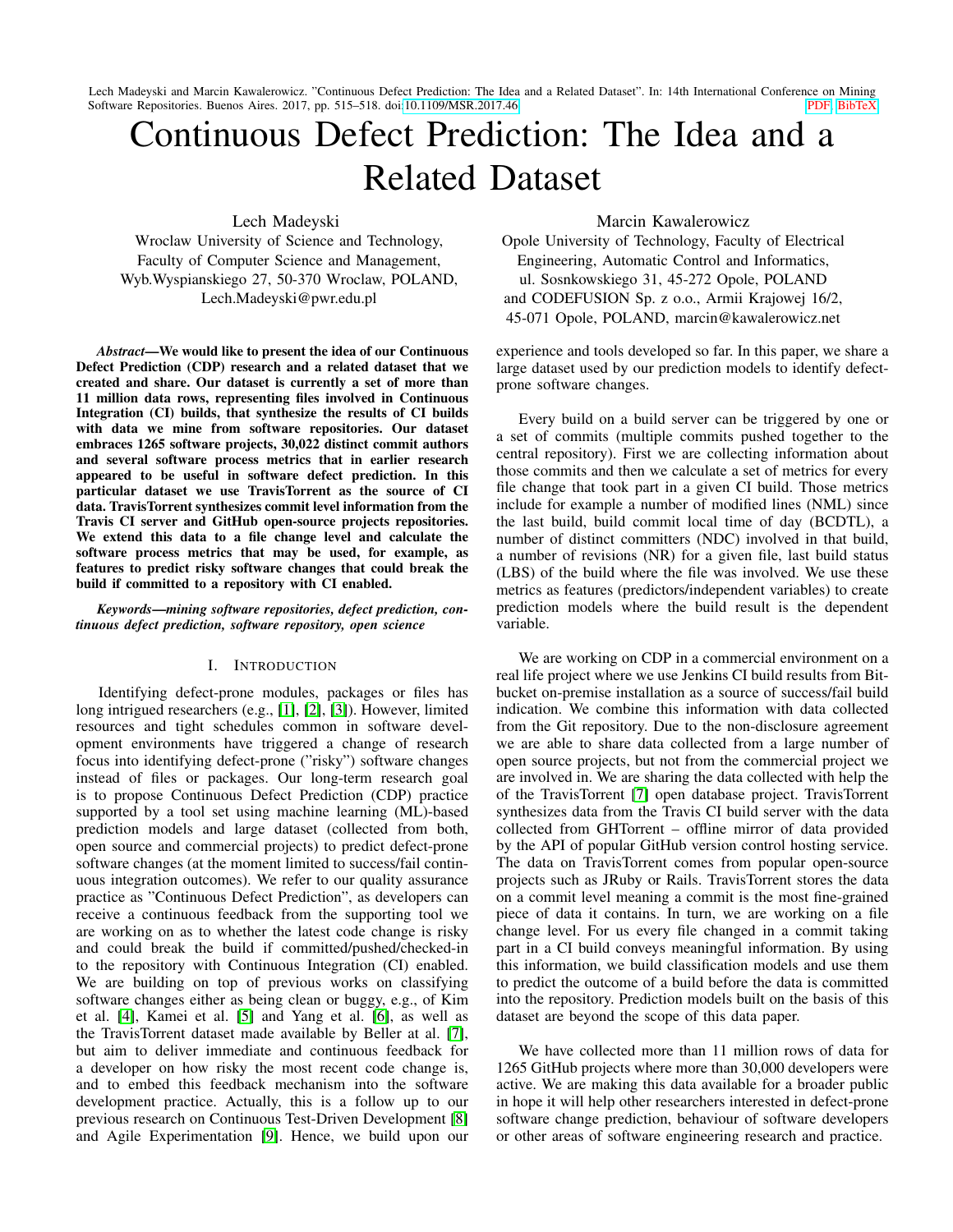### II. DATA COLLECTION AND STORAGE

We are collecting the CDP relevant data from two sources: continuous integration process and version control system 4 (software repository). The data from CI process are gathered  $\frac{3}{6}$ from the CI server. We were interested in two pieces of information the CI server can provide us: build result and mark of the commit or commits involved in that build. This information  $_{11}^{10}$ can be obtained from the CI server over an API or from another source, as an associated database, for example. The database usage can help to deal with temporary CI information. The data from the associated database is usually not cleaned as it is the case with the CI build information. It is customary to keep only the last  $n$  builds information (e.g., date and time of the build, its result, build logs) to preserve the storage space on the CI server. We use TravisTorrent database to obtain the data on the build results and commits involved in those builds. TravisTorrent synthesizes the information taken from the Travis CI server using its API and GitHub repository data taken from its offline mirror (GHTorrent). We are specifically querying the travistorrent\_11\_1\_2017 table and using the following columns:

- 1) git trigger commit (hash of the commit which triggered the build),
- 2) gh\_project\_name (project name on GitHub),
- 3) gh\_pushed\_at (time of the push that triggered the build),
- 4) tr status (build result).

We are accessing Jenkins CI build results stored in a Bitbucket database in our CDP work on a commercial project. Both Jenkins and Bitbucket are installed on premise at a company building banking software. Apart from Jenkins CI, we also made it possible to use the TeamCity CI server API to collect the build results. We support the Git source control system, however the approach does not limit us to this particular system by any means. It is possible to extend the approach to: Subversion, Mercurial or other source control systems.

It is worth mentioning that depending on the chosen CI server, the build results enumeration can vary. We are mapping them to three states: success, failure, and unknown (for example if the build was interrupted, ended with a warning or was marked as unstable by the CI server), as shown in Table [I.](#page-1-0)

TABLE I. JENKINS, TRAVIS AND TEAMCITY BUILD RESULTS MAPPING

<span id="page-1-0"></span>

| Our database<br><b>Jenkins</b> |                  | <b>Travis</b> | <b>TeamCity</b> |  |  |
|--------------------------------|------------------|---------------|-----------------|--|--|
| 1 (success)                    | <b>SUCCESS</b>   | passed        | <b>NORMAL</b>   |  |  |
| 0 (failure)                    | <b>FAILURE</b>   | failed        | <b>FAILURE</b>  |  |  |
|                                | <b>NOT BUILT</b> |               | <b>ERROR</b>    |  |  |
| 999 (unknown)                  | <b>ABORTED</b>   | errored       | <b>WARNING</b>  |  |  |
|                                | <b>UNSTABLE</b>  |               | <b>UNKNOWN</b>  |  |  |

One build on a CI server can be made for one particular commit or for any number of distinct commits. The information on commits involved in a CI build can be obtained from a CI server API or from a database. We are querying the TravisTorrent database to get the information we need (using the git\_trigger\_commit column described earlier in this section) using the following query:

|                | <b>SELECT</b> git trigger commit, gh project name, tr status, gh pushed at |
|----------------|----------------------------------------------------------------------------|
| $\overline{2}$ | FROM travistorrent 11 1 2017                                               |
| 3              | <b>WHERE</b> qh_project_name = :projectName                                |
|                | AND gh pushed at IS NOT NULL                                               |
|                | AND $tr$ build id $>=$                                                     |
| 6              | (SELECT tr build id FROM travistorrent 11 1 2017                           |
|                | <b>WHERE</b> qit trigger commit=: commit from)                             |
| 8              | AND tr build id $\leq$                                                     |
| -9             | (SELECT tr build id FROM travistorrent 11 1 2017                           |
| 10             | <b>WHERE</b> qit triqqer commit=: commit to)                               |
| 11             | ORDER BY tr build id DESC                                                  |

The specific commits involved in the build are calculated based on the branch topology tree of the software repository.

Then the software repository is utilized as the source of the file level metrics gathered for CDP. Those metrics are the features for the prediction model. In that regard the type of the software repository (whether it is Git, Subversion, Mercurial or any other) from which the data were harvested is irrelevant. We are currently acquiring the data from Git repositories (GitHub to be specific). We are not using GitHub API to avoid problems with bandwidth throttling reported in [\[10\]](#page-3-9), as in the case of TravisTorrent. We are cloning all of the GitHub repositories to a local disk instead. As a source of data we are using the commit history stored locally. As it turns out, this poses no problem to GitHub and is not a problem with regards to the space needed. We have cloned 1265 projects which occupied a disk space of little more than 43GB. To facilitate the Git repository operations (cloning, reading the commit history) we are using the LibGit2Sharp<sup>[1](#page-1-1)</sup> library.

Table [II](#page-1-2) shows the metrics we are collecting from the software repository together with the information on to how they are acquired. The software process metrics we use were inspired by Madeyski and Jureczko [\[11\]](#page-3-10) who found that some process metrics (namely NDC and NML) can significantly improve software defect prediction models based on product metrics. Together with these metrics our dataset contains also:

- 1) Project name
- 2) File path
- 3) Commit hash
- 4) Build commit hash
- 5) Export date (time stamp of the moment the data were collected)

<span id="page-1-2"></span>TABLE II. METRIC HARVESTED FROM THE SOFTWARE REPOSITORY

| <b>Metric</b>             | Abbr.       | <b>How acquired</b>                                           |  |
|---------------------------|-------------|---------------------------------------------------------------|--|
| <b>NumberOfRevisions</b>  | NR.         | Count the revisions participating in<br>build                 |  |
| NumberOfDistinctCommiters | NDC.        | Count unique developers involved<br>in revisions in build     |  |
| NumberOfModifiedLines     | NML.        | Count modified lines since the last<br>build                  |  |
| <b>NumberOfRevisions</b>  | NR.         | Count all the revisions of a given<br>file                    |  |
| BuildDateTimeLocal        | <b>BDTL</b> | Build server local date and time of<br>the start of the build |  |
| BuildCommitDateTimeLocal  | BCDTL       | Local time stamp of the commit<br>that caused the build       |  |
| <b>LastBuildStatus</b>    | LBS.        | Status of the previous build                                  |  |
| AuthorIdentification      | AI          | Author Git user name setting                                  |  |

The data are stored in a simple Microsoft SQL Server database. The part of the database that stores the metrics

<span id="page-1-1"></span><sup>1</sup><https://github.com/libgit2/libgit2sharp>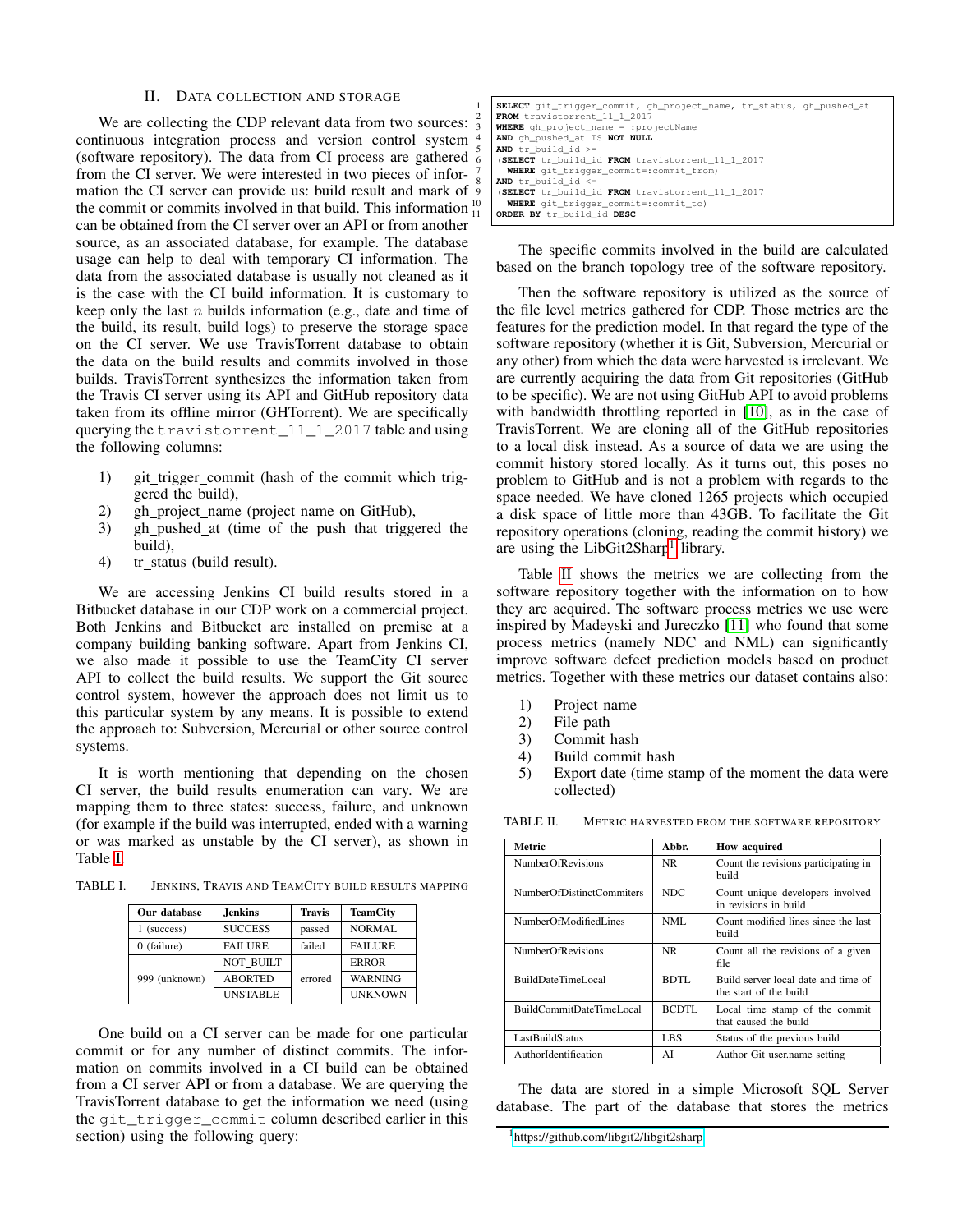(table Metrics) is presented in Table [III.](#page-2-0) The rest of our database containing tables for defect prediction requests and classification models is not presented here as it is beyond the scope of this paper.

<span id="page-2-0"></span>

| Column name                | Type          | <b>Nullable</b> |  |
|----------------------------|---------------|-----------------|--|
| Īđ                         | bigint        | no              |  |
| Path                       | nvarchar(500) | yes             |  |
| OldPath                    | nvarchar(500) | yes             |  |
| <b>NumberOfRevisions</b>   | int           | yes             |  |
| NumberOfDistinctCommitters | int           | yes             |  |
| NumberOfModifiedLines      | int           | yes             |  |
| <b>BuildResult</b>         | int           | no              |  |
| Commit                     | nvarchar(255) | yes             |  |
| BuildCommit                | nvarchar(255) | yes             |  |
| ExportDateUtc              | datetime      | no              |  |
| <b>NumberOfRevisions</b>   | int           | yes             |  |
| BuildDateTimeLocal         | datetime      | no              |  |
| BuildCommitDateTimeLocal   | datetime      | no              |  |
| <b>BuildProjectName</b>    | nvarchar(255) | yes             |  |
| Author                     | nvarchar(255) | yes             |  |
| <b>PreviousBuildResult</b> | int           | yes             |  |
| ProjectName                | nvarchar(255) | yes             |  |

TABLE III. MICROSOFT SOL SERVER DATA STORAGE COLUMN INFORMATION FOR METRICS TABLE

#### III. DESCRIPTION OF DATASET

At the time of writing this article we collected the dataset including 11,464,816 rows (representing files that participated in a CI build) in the Metrics database table. The metrics were collected for the 1265 projects gathered in the TravisTorrent database. The count of rows for different project vary drastically (with the minimum at 1, maximum at 2706617, 1st Quartile at 405, 3rd Quartile 2876, median at 938 and mean at 9063). Figure [1](#page-2-1) shows the histogram of the rows count over the projects on a logarithmic scale. We have 30,022 distinct commit authors in our database. Interestingly there is a large number of projects with rather small number of data rows in our database, e.g., we have 657 projects with less than 1000 data records (1e+03 mark on Figure [1\)](#page-2-1), meaning all the commits in those projects changed less than 1000 files.



<span id="page-2-1"></span>Fig. 1. Log10 scaled histogram of the count of file records per project in our database

We have done some exploratory data analysis for 10 largest projects in our database (the ones with the most rows) and for 10 randomly chosen (using the following SQL command: select top 10 ... order by newid() projects with rows count greater than the mean in our database.

<span id="page-2-2"></span>TABLE IV. SUMMARY DATA FOR METRICS FOR 10 RANDOM PROJECTS

|        | <b>NR</b> |      | <b>NDC</b> |      | <b>NML</b>     |                | <b>BCDTLI</b> |          |
|--------|-----------|------|------------|------|----------------|----------------|---------------|----------|
|        | Rand      | Top  | Rand       | Top  | Rand           | Top            | Rand          | Top      |
| Min.   |           |      |            |      | $\theta$       | $\mathbf{0}$   | $\theta$      | $\Omega$ |
| 1stOu. |           |      |            |      |                | $\overline{4}$ | 8.011         | 10.9     |
| Med.   |           |      |            |      | $\overline{4}$ | 20             | 13.01         | 16.7     |
| Mean   | 1.95      | 1.14 | 1.18       | 1.04 | 38.78          | 89.15          | 12.41         | 15.03    |
| 3rdOu. |           |      |            |      | 26             | 68             | 18            | 20.03    |
| Max.   | 144       | 93   | 18         | 14   | 33718          | 98155          | 23.02         | 23.98    |

Figure [2](#page-3-11) includes the names of the selected projects, while Table [IV](#page-2-2) presents the summary data for some of the metrics in those projects.

During our CDP research, we work with both open source and closed source repositories. We share here only the open source based part of our dataset which poses a threat as it may not generalize to other contexts, e.g., commercial/closed source software projects. It is also worth mentioning that the TravisTorrent dataset we build upon restricted the project space using filtering criteria to Ruby or Java non-fork, non-toy, somewhat popular  $(> 10$  watchers on GITHUB) projects with some history of TRAVIS CI use  $($  > 50 builds) [\[7\]](#page-3-6).

The goal of the paper is to briefly describe the dataset we have shared. However, our role as researchers, even if generally beyond the scope of this data paper, is not only to collect data, but also to transform them into understanding. As an example of interesting insights or ideas for what future research questions could be answered with the provided dataset, we are presenting the box plots for the build commit times in the 10 largest large and 10 randomly chosen projects. Assuming these small samples are representative to some extent, we could draw two interesting, albeit preliminary, hypotheses from this plot. The first one, derived from Figure [2](#page-3-11) and Table [IV,](#page-2-2) is that for the larger projects commits that trigger the CI build are done later in day time, whereas they are done earlier in the average. The second one is that the open source projects integrations are done generally well before 8 PM so on average open source developers are not night owls as they are usually perceived. Actually, the builds are done based on commits done in normal business hours, between 9 AM and 5 PM.

#### IV. FUTURE WORK AND CONCLUSIONS

We are using the dataset presented in this paper to create prediction models for continuous prediction of success/fail continuous integrations. We are working currently on a pilot CDP project in a commercial software development environment, at a company managed by one of the authors of this paper, but we are going to release the whole CDP project together with tools used to gather the data using dual open source and commercial licences. We are going to enrich the dataset we collected with more metrics that, according to existing empirical evidence by other researchers, can be used as features in our prediction models. It might even be possible (through cooperation with one of the cloud providers) to expose our prediction models over the web in a ready to use manner to aid development of open source projects.

By opening our database to the public we hope to attract an audience and feedback to our project, as well as attract researchers to enhance the dataset by new metrics or new